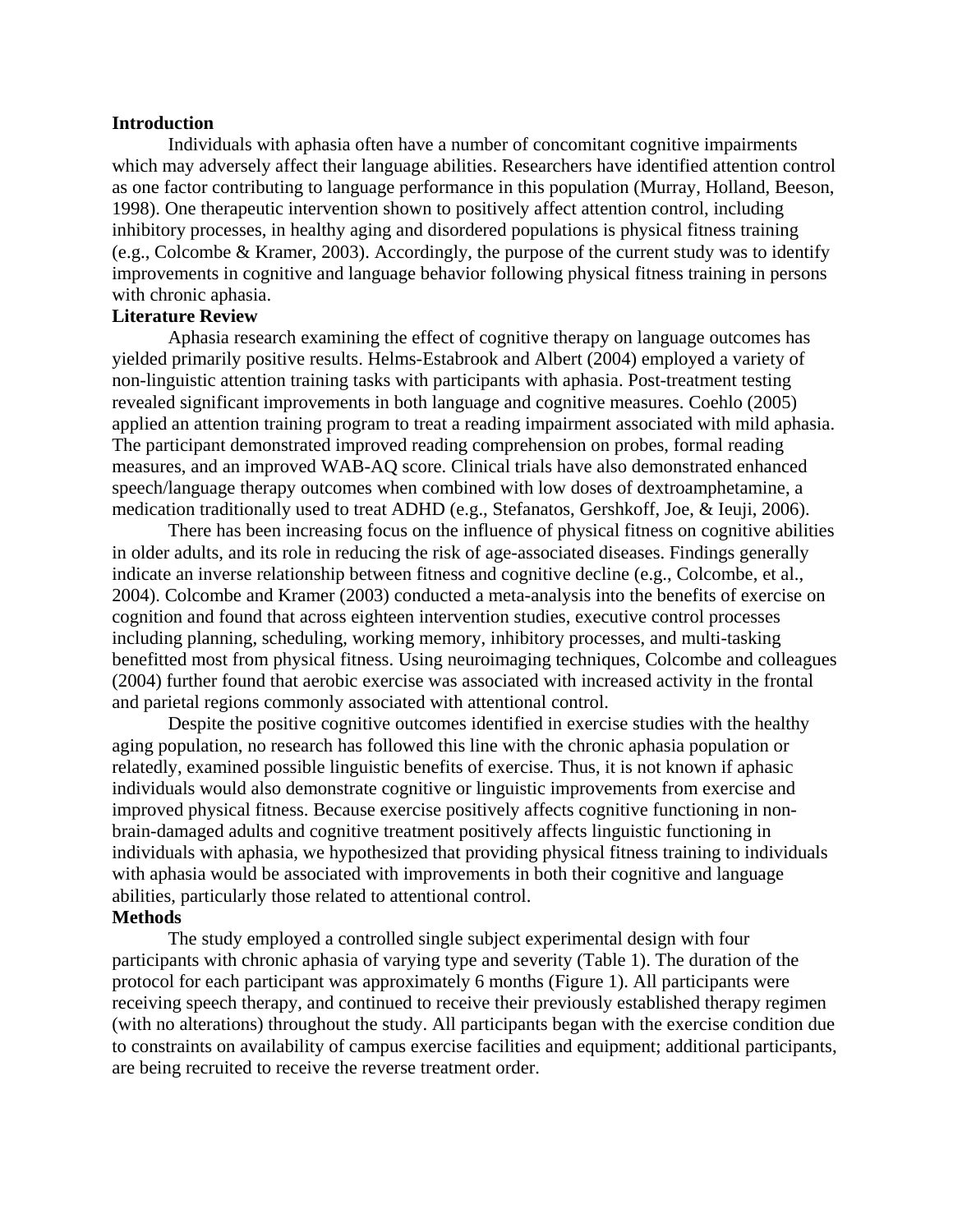Formal assessment measures included: (a) *Western Aphasia Battery* to determine aphasia type and severity, (b) *Delis-Kaplan Trail Making Test* to assess cognitive flexibility, (c) *Flanker Task* to assess inhibition and switching, (d) *Communication Effectiveness Inventory* (CETI) to evaluate functional communication, and (e) *Geriatric Depression Scale* to identify level of emotional satisfaction. Participants completed written and spoken discourse tasks, and the Senior Fitness Test. Language probes consisting of five generative naming tasks, a grammaticality judgment task, and picture identification task were administered at each assessment period (Figure 1).

Exercise sessions consisted of 30-minutes of light aerobic exercise on a recumbent bike under supervision of a personal trainer. Each session concluded with a language probe consisting of two generative naming tasks, a grammaticality judgment task, and picture identification task.

Conversation partner sessions were also 30-minutes each and served as a placebo condition in that they matched in format the type of natural conversation that occurred with the personal trainer during exercise sessions. Conversations were not directed; researchers developed lists of topics that were of known interest to each participant based on topics commonly discussed during the exercise sessions. Common topics of discussion included current events, hobbies, travel, and family.

### **Results**

To date, four participants have completed the entire program with the exception of the 6 week follow-up session. Preliminary data for Participant 1 have been analyzed (Tables 2-4), and by May, data collection and analysis for the remaining participants will be completed.

For Participant 1, there was overall language improvement across both exercise and conversation conditions in terms of his WAB scores; the improvement following exercise training was double that following the conversation condition (Table 2). Participant 1's family member's ratings on the CETI suggested some improvements in his daily communication skills, particularly following exercise training. For example, his median rating more than doubled following the exercise condition (32 mm to 68 mm), but dropped to 54 following the conversation condition.

On the Flanker task, Participant 1 had increases in response time after both training conditions, with a decrease in errors following only exercise training (Table 2). It appears that at least initially, following the exercise condition, he dedicated more time to responding and his performance improved as a result of the increased response time. Whereas the Flanker is an inhibition task that relies on visual processing of one abstract symbol, the *Trail Making Task* involves processing and organizing letters and numbers. In all instances except for visual scanning, Participant 1 could not complete this task within the 150 second limit. Following exercise training, however, he did increase the quantity of items sequenced on all three sequencing tasks, indicating an increased speed of processing. Following the conversation condition, an increase was observed for only the number sequencing task. Participant 1's performance decreased in the most difficult task, which required sequencing while alternating between numbers and letters.

Probe tasks were equivocal, as performance was mixed across the various tasks. A clear improvement was observed on the grammaticality judgment task following the exercise condition, but with a subsequent decrease. There was a slow, steady increase in performance on most generative naming tasks, but a decrease in performance on one. Participant 1 maintained a high level of accuracy on picture identification.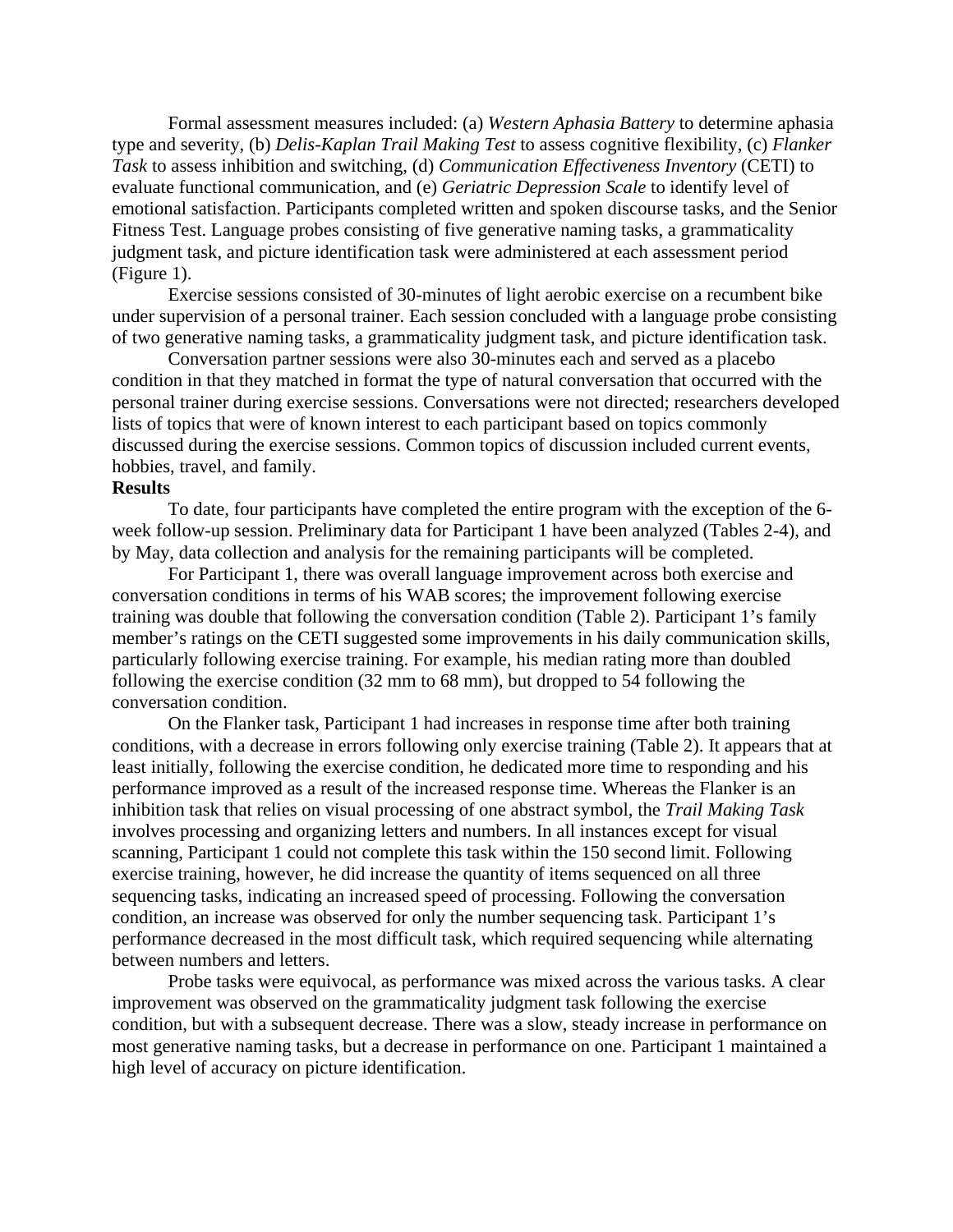Written discourse dramatically improved both in terms of length and use of complete sentences following the exercise condition, with nominal change following conversation (Table 3). Although his lexical diversity and density decreased over time, this was expected considering his initial sample consisted of only 8 words and was limited to naming prominent objects in the picture. His oral discourse samples (Table 4) decreased in length, but showed increases in lexical diversity as evidenced by a higher TTR.

# **Discussion**

These preliminary findings suggest that the addition of exercise training to traditional aphasia therapy can produce improvements in both language and cognition, exceeding those of a placebo, conversation stimulation condition. This study extends the current positive research on exercise and cognition to include individuals with brain damage and chronic aphasia. It is the first to demonstrate that exercise positively affects language. Although we cannot ascertain from this study the degree of linguistic improvement that is a direct result of exercise versus improved cognition, it illuminates a area for future research.

| <b>Table 1</b> |                |                  |                  |               |
|----------------|----------------|------------------|------------------|---------------|
| Participant    |                | $\overline{2}$   | 3                | 4             |
| Gender         | Male           | Male             | Female           | Female        |
| Age            | 72             | 59               | 56               | 58            |
| Education      | PhD            | <b>BA</b>        | <b>MSW</b>       | High School   |
| Aphasia        |                |                  |                  |               |
| Type           | Anomic         | Anomic           | Broca's          | Anomic        |
| Quotient       | 67             | 78.8             | 28.2             | 76.8          |
| Time post      | 3 years        | 4 years 2 months | 2 years 7 months | 6 years       |
| Onset          |                |                  |                  |               |
| Concomitant    | Apraxia        | Mild oral        | Apraxia          | Dysarthria    |
| Deficits       | R Hemiparesis  | apraxia          | R Hemiparesis    | R Hemiparesis |
|                | R Hemianopsia  | Memory           | Memory           |               |
|                | Mild memory    | Problem solving  | impairment       |               |
|                | impairment     | Attention        |                  |               |
|                | Alexia without | Hyperverbosity   |                  |               |
|                | agraphia       |                  |                  |               |

| <b>Test</b>          | <b>Pre-testing</b> | <b>Between</b> | <b>Post-testing</b> |
|----------------------|--------------------|----------------|---------------------|
| <b>WAB</b>           | 67                 | 75.4           | 78.8                |
| Flanker 1            | (Max 5000 ms)      | (Max 5000 ms)  | (Max 5000 ms)       |
| $Congruent-time$     | 1527.8 ms.         | 2132.8 ms.     | 3422.7 ms.          |
| $Congruent-error$    |                    |                |                     |
| $Incongruent - time$ | 1683.6 ms.         | 2260.9 ms.     | 3055.6 ms.          |
| Incongruent - error  |                    |                |                     |
| Flanker 2            | (Max 5000 ms)      | (Max 5000 ms)  | (Max 5000 ms)       |
| $Congruent-time$     | 1370.2 ms.         | 2194.1 ms.     | 4806 ms.            |
| $Congruent-error$    |                    |                | 6                   |
| $Incongruent - time$ | 1794.5 ms.         | 1766.6 ms.     | 4514 ms.            |
| Incongruent - error  |                    |                | 8                   |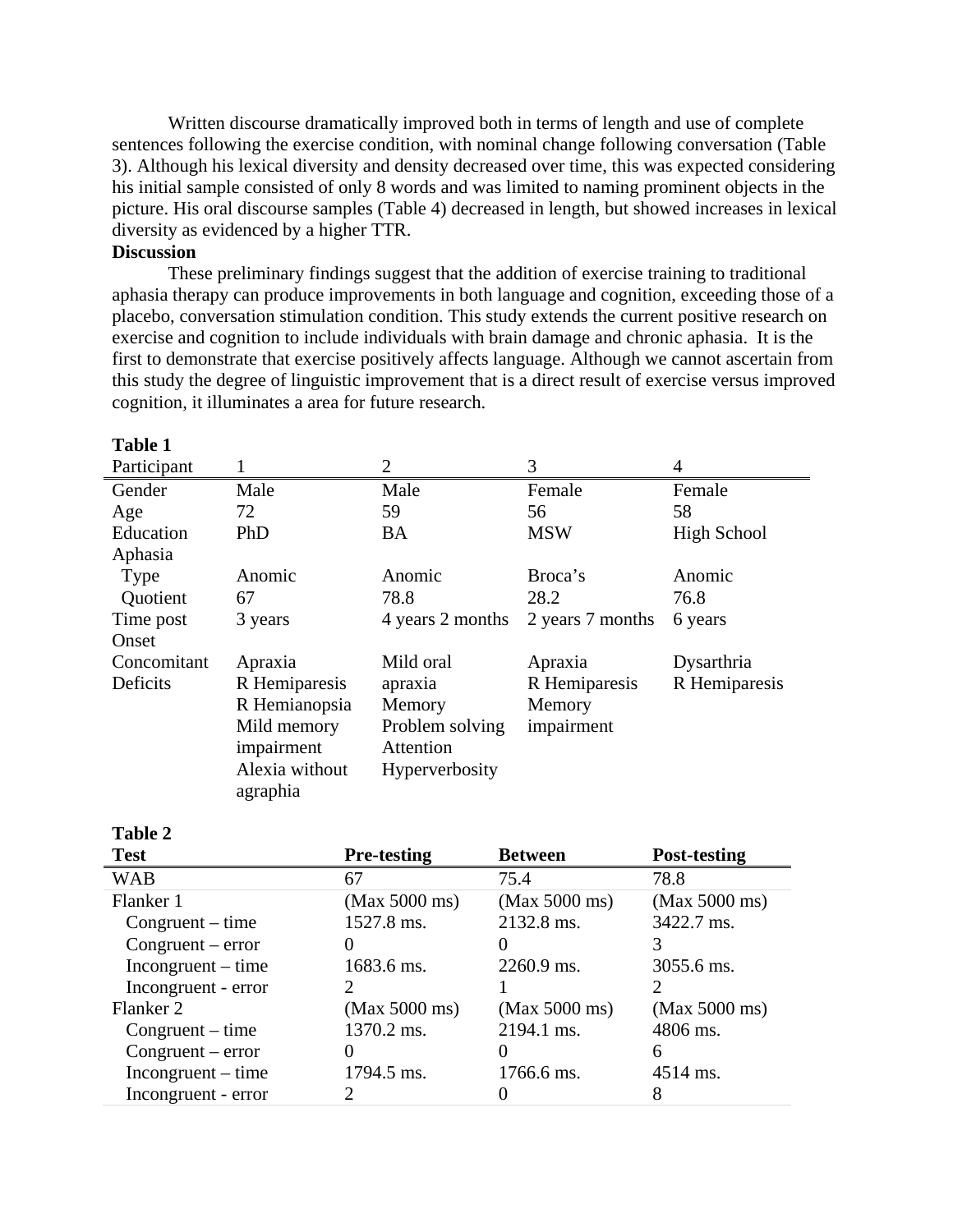| Trail Making Task – time          | (Max 150 sec)  | (Max 150)       | (Max 150)      |
|-----------------------------------|----------------|-----------------|----------------|
| <b>Visual Scanning</b>            | 150 sec.       | 112 sec.        | 140 sec.       |
| Number sequencing                 | 150 sec.       | 150 sec.        | 150 sec.       |
| Letter sequencing                 | 150 sec.       | 150 sec.        | 150 sec.       |
| Number-letter switching           | 150 sec.       | 150 sec.        | 150 sec.       |
| <b>Trail Making Task</b>          |                |                 |                |
| Percent completed                 |                |                 |                |
| <b>Visual Scanning</b>            | $23/24 = 96\%$ | $24/24 = 100\%$ | $24/24 = 100%$ |
| Number sequencing                 | $1/15 = 7\%$   | $3/15 = 20\%$   | $5/15 = 33\%$  |
| Letter sequencing                 | $2/15 = 13\%$  | $4/15 = 27\%$   | $4/15 = 27\%$  |
| Number-letter switching           | $4/31 = 13%$   | $6/31 = 20\%$   | $4/31 = 13%$   |
| <b>CETI</b>                       |                |                 |                |
| Range                             | $0 - 86$       | $6 - 92$        | $1 - 90$       |
| Mean                              | 30.9           | 56.2            | 49.65          |
| Median                            | 32             | 68              | 54             |
|                                   |                |                 |                |
| <b>Probe Measures</b>             |                |                 |                |
| Action fluency                    |                |                 |                |
| - average # across 3 trials       | 5.6            | 6               | 9.33           |
| Letter Fluency                    |                |                 |                |
| T - average # across 3 trials     | 5              | 3               | 4.3            |
| Letter Fluency:                   |                |                 |                |
| P - average $#$ across 3 trials   | 3              | 6               | 7.33           |
| <b>Category Fluency</b>           |                |                 |                |
| Vegetable - average               | .66            | 1.33            | $\mathbf{1}$   |
| <b>Category Fluency</b>           |                |                 |                |
| Fruit - average                   | $\overline{2}$ | $\overline{2}$  | 2.33           |
| Picture ID                        | 87%            | 87%             | 82%            |
| Grammaticality judgment           | 52%            | 60%             | 53%            |
|                                   |                |                 |                |
| <b>Table 3</b>                    |                |                 |                |
| <b>Written Discourse Analysis</b> |                |                 |                |

| <b>Analysis</b>              | <b>Pre-testing</b> | <b>Between</b> | <b>Post-testing</b> |
|------------------------------|--------------------|----------------|---------------------|
| Word count                   |                    |                | 49                  |
| TTR <sup>1</sup>             | 8/8:1              | 18/42: 43%     | 24/49: 49%          |
| Lexical density <sup>2</sup> | 7/8:88%            | 24/42: 57%     | 26/49: 53%          |
| Complete                     |                    |                |                     |
| sentences <sup>3</sup>       |                    |                | h                   |
| Paraphasias                  |                    |                |                     |

1 = Type Token Ratio

 $2 =$  Nouns, verbs, adjectives  $\&$  adverbs

3 = As compared to lists of words. SV or SVO minimally; may be missing articles/determiners

**Table 4 Oral Discourse Analysis**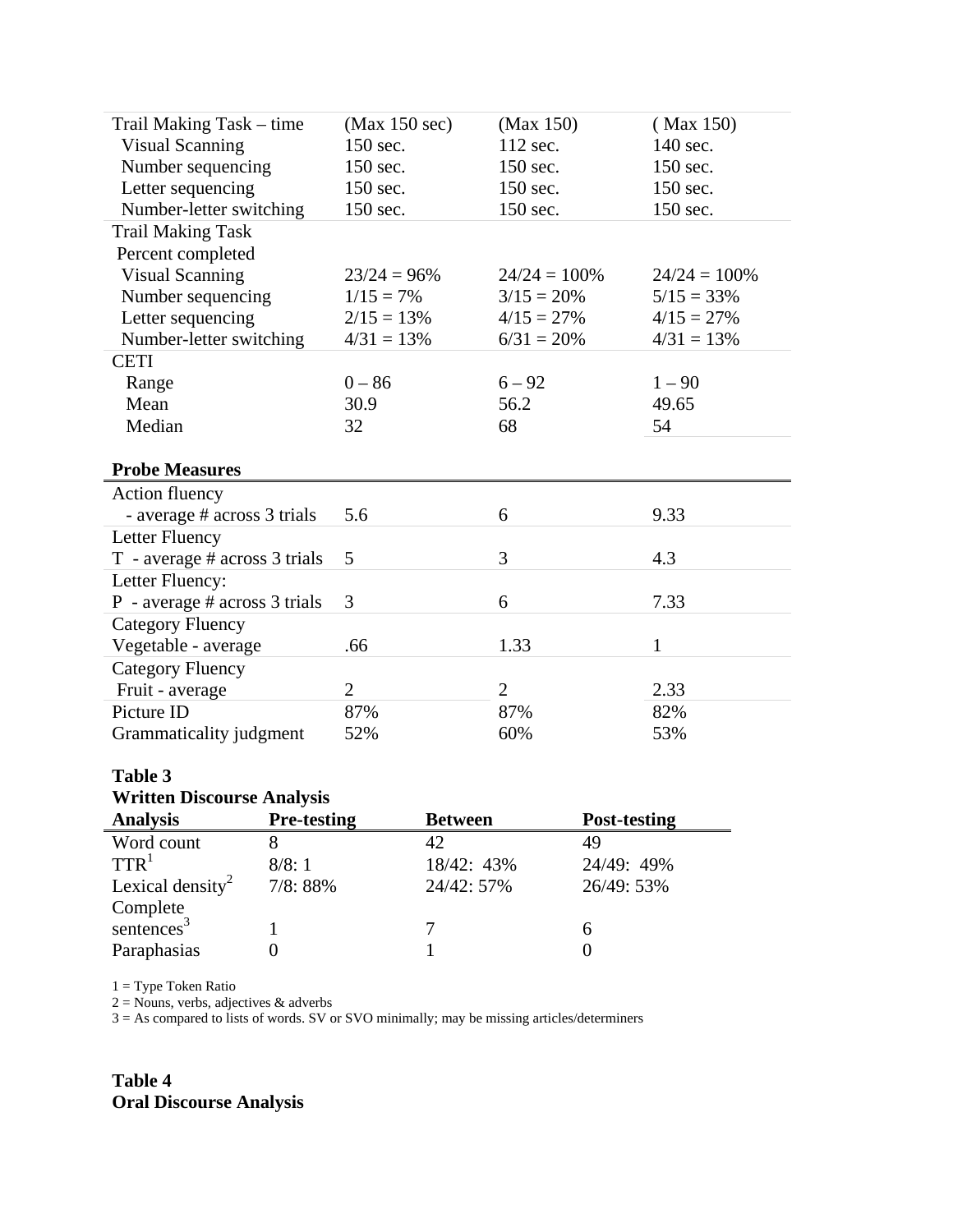| <b>Analysis</b>                                   | <b>Pre-testing</b> | <b>Between</b> | Post-testing |
|---------------------------------------------------|--------------------|----------------|--------------|
| Word count <sup><math>\overline{1,2}</math></sup> | 121                | 53             | 47           |
| False starts,                                     |                    |                |              |
| reformulations,                                   | 10                 | 4              |              |
| repeats                                           |                    |                |              |
| <b>Total Morpheme</b>                             | 139                | 57             | 56           |
| Count <sup>3</sup>                                |                    |                |              |
| $TTR^4$                                           | 59/121:49%         | 30/53: 57%     | 12/47: 26%   |
| Lexical density <sup>5</sup>                      | 48/121:40%         | 18/53: 34%     | 26/47: 55%   |

1 = Excludes fillers such as *uh, um,* false starts, reformulations, or repetitions unless the repetition is for emphasis.

2 = Contractions counted as two words

3 = Excludes fillers such as *uh, um,* false starts, reformulations, or repetitions unless the repetition is for emphasis

 $4 = Type$  token ratio

5= Text without fillers, false starts, reformulations and repetitions. Nouns, verbs, adjectives & adverbs

## **Figure 1**



#### **Literature Cited**

Barnes, D. E., Yaffe, K., Satariano, W. A., & Tager, I. B. (2003). A longitudinal study of cardiorespiratory fitness and cognitive function in healthy older adults. *Journal of American Gerontology Society, 51,* 459-465.